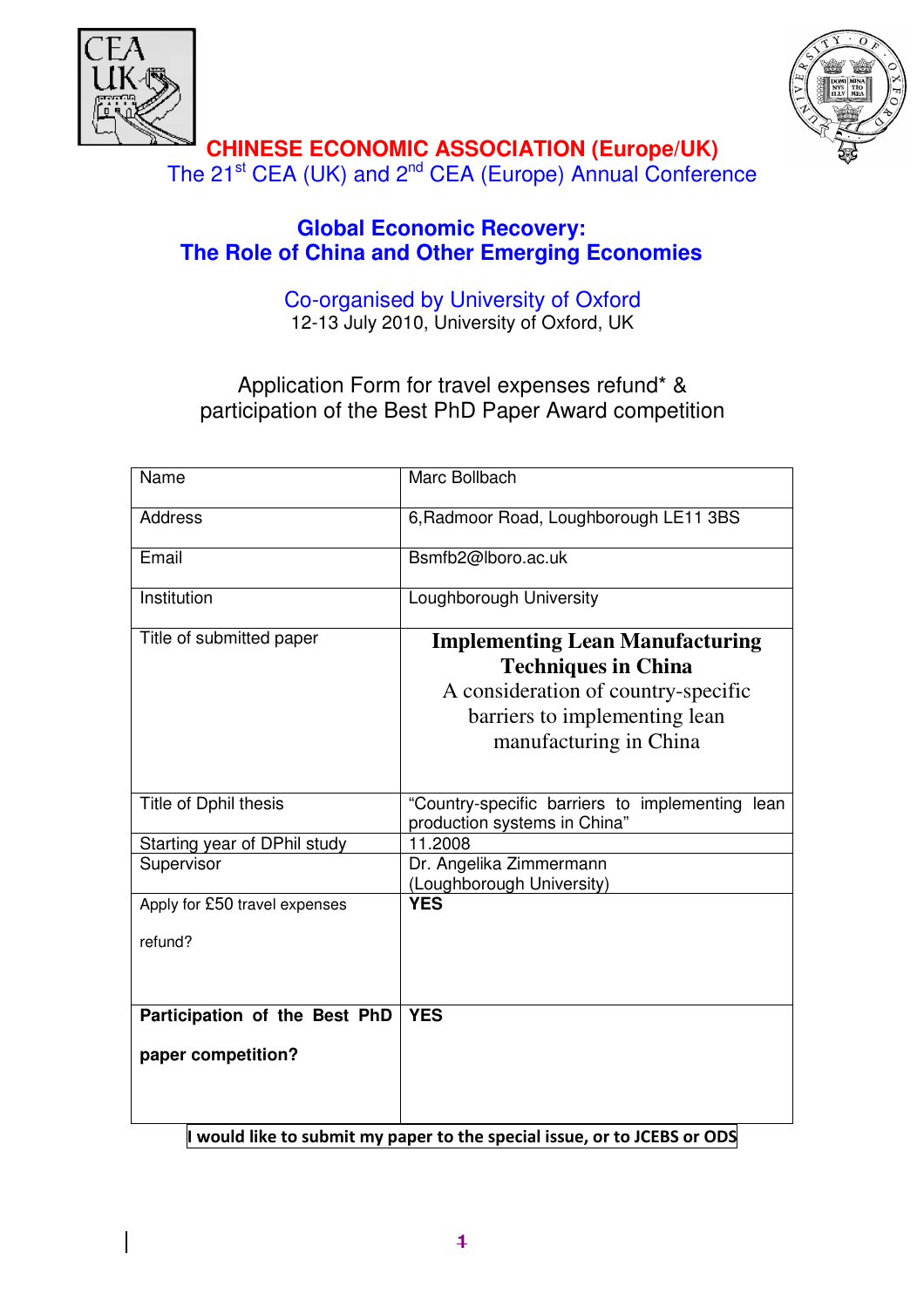# **Implementing Lean manufacturing techniques in China**

# A consideration of country-specific barriers to implementing lean manufacturing in China

### **Abstract**

**Purpose** – The purpose of this paper is to provide a greater understanding of the implementation process of lean production in China. In particular, it will investigate the main barriers when implementing lean production in China. The aim is to evaluate if implementation barriers can be explained by Chinese national context factors.

**Design/methodology/approach** – Case studies of two auto-parts production plants of a German multinational company in China were used to evaluate lean barriers within China. During a two month research trip to China, sixty interviews with Chinese and Western employees were conducted to evaluate barriers when implementing Lean in China.

**Findings** – Strong evidence is found that Chinese context factors do significantly influence the implementation process of lean in China. The paper proposes the necessity for organisations to consider cultural, socio-political and economic context factors of China when applying lean principles.

**Research limitations** – The paper represents pre-results of the author's field work trip to China in Spring 2010. The research findings are based on selected interviews, field notes, and the author's recent fieldwork impressions. They should not be interpreted as in-depth analysed findings of the entire data set.

**Originality/value** – The fieldwork lead the author to develop a model of barriers which restrain the successful implementation of lean production systems in China. Beside a comprehensive compilation of barriers, the model indicates Chinese cultural, socio- and economic national context factors which may influence the implementation barriers.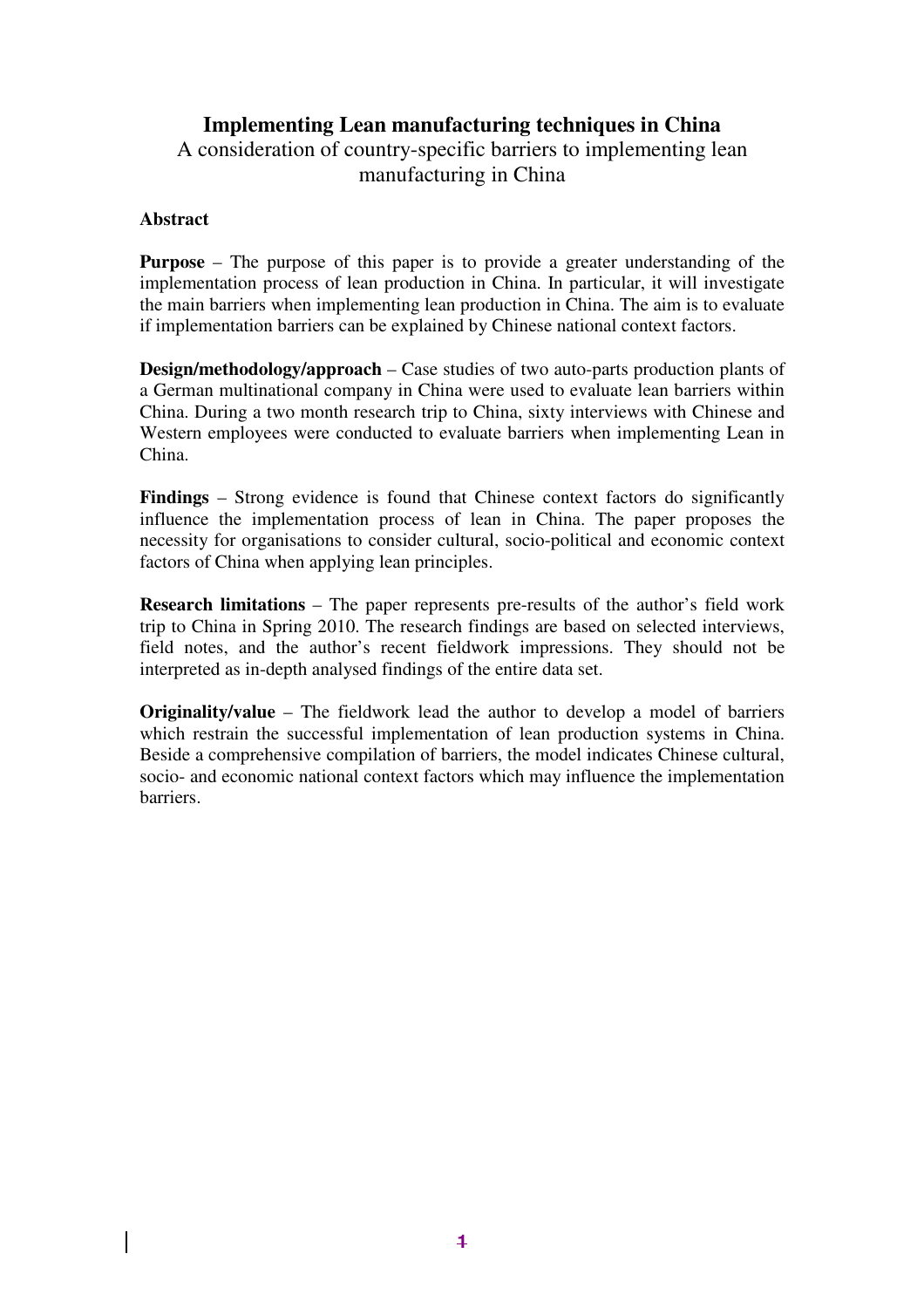### **Introduction**

The current economic crisis, intense competition and rising customer claims place high demands on industry. To meet those demands, global operating companies, and in recent times also many Chinese companies, use the established operational strategy of lean manufacturing, aiming to reduce inventory, enhance process efficiencies, and eliminate waste. Moreover, many companies set up manufacturing facilities in China to connect the manufacturing potential of China with the efficiency of the lean philosophy. This research will focus on the implementation of lean manufacturing in China. In particular, it will investigate the main barriers to implementing the Western approach to lean production in China.

How can lean production systems, that were refined since two decades in Western firms, be established successfully in China? China is an environment where massive cultural, socio-political and economic differences to the Western world exist and are likely to create barriers to the implementation of lean. An understanding of these Chinese context factors will help overcome such barriers and facilitate the successful implementation of lean production systems in China.

The paper will first give an overview of implementation barriers found in the literature on lean in emerging economies. The findings will be compared with implementation barriers found in the literature on lean in China. this is followed by a consideration of the research methodology. Subsequently, a preliminary model is presented which illustrates the main implemenation barriers of the case study and relates them to national context factors. The paper ends with a summary and discussion of the findings.

### **Transfer of lean manufacturing activities to emerging economies**

When investigating the implementation of lean in China, it is important to consider other emerging economies. Besides the Peoples Republic of China, other emerging economies also try to benefit from the flexible and high productive Lean production system. Based on similar country context factors of China compared to other emerging economies, it is likely that there are parallels between barriers when implementing lean manufacturing in emerging economies and China. A comparison of similarities or differences of implementation barriers in China and other emerging economies might help to determine barriers which are country specific.

Although countries like Brazil, India, Mexico or China look very different at first view, all share similarities. These emerging economies need to cope with the opening of previously protected domestic markets and competition of international companies. This sudden move from a regulated environment to a competitive buyers market made companies in emerging economies aware of the urgency to focus on quality and efficient production. Like China, other emerging economies aim to raise export rates by improving productivity, quality and delivery times of their own products.

In the review of the literature on Lean implementation in emerging economies, a high number of different barriers were found.

However, the literature lacks detailed descriptions and evaluations of barriers, most authors do not evaluate many of the mentioned barriers in much detail. Only a few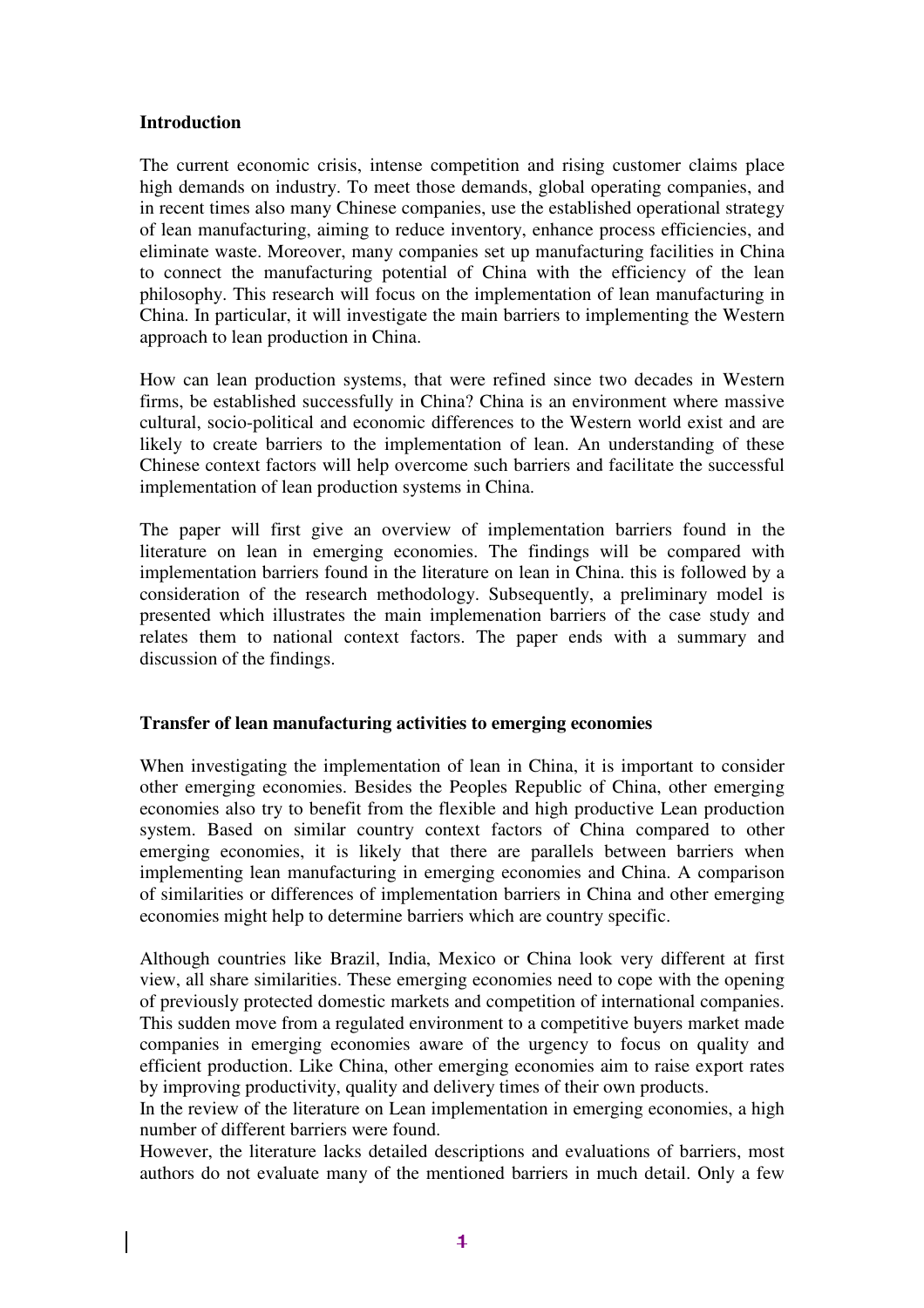authors explain the cause or the wider background and consequences of these barriers, but without providing strong evidence.

In the following, implementation barriers in Mexico, Brazil and India will be presented. The review provides an overview of the main examined barriers when applying Lean in manufacturing plants in emerging economies. The barriers are divided into barriers within the technical sub-system and barriers within the social subsystem. Socio-technical systems theory argues that the technical and social systems must be developed in cooperation for a production system to be appropriate to its environment (Mefford & Bruun, 1998; Shani et al., 1992). Therefore this distinction is important and helps to focus attention to both parts, the social and the technical subsystem. Both are likely to be influenced by the economic context (e.g. state of technology due to former state owned enterprises), and the socio-political context, (e.g. education of workers) but in different ways. Morever, the social system is likely to be more strongly influenced by the cultural context, regarding values, beliefs, norms than the technical system.

According to the literature, the main barriers within the technical sub-system include: **(1) Weak Supply Chain**; addressed by studies conducted in Mexico (Kenney & Florida, 2004; Mefford & Bruun, 1998), and Brazil (Wallace, 2004). As major explanations for the weak supply chain, these authors named the lack of qualified local suppliers and the related dependency of assemblers on overseas imports. **(2)** Lack of Quality Control; several authors addressed the inability to produce products within quality requirements of a production plant, including lack of quality awareness, lack of maintaining quality standards, lack of monitoring and ensuring product quality during the production process (Kenney & Florida, 2004 (Mexico); Seth & Tripathi, 2005 (India) ). **(3) Poor Inventory Management** of manufacturing plants was indicated as a further barrier to implementing lean. Several authors reported lacks in terms of how resources are managed and organized. High levels of inventory were reported by Wallace (2004) in Brazil and in Mexico by Kenney and Florida (2004).

Barriers within the social sub-system included: **(1) Education Gaps** within the local workforce; Studies in Brazil (Wallace, 2004; Humphrey, 1995), Mexico (Mefford & Bruun, 1998; Kenney & Florida, 2004; Galperin & Lituchy, 1999) and India (Seth & Tripathi, 2005) reported an enormous gap between education and skill demands of modern production systems. **(2) Employee Turnover**; studies conducted in Brazil (Wallace, 2004; Humphrey, 1995) and Mexico (Kenney & Florida, 2004; Mefford & Bruun, 1998) indicate that high employee turnover acted as a barrier when implementing lean principles. **(3) Work styles**; Mexican case studies, by Kenney & Florida (2004) and Mefford & Bruun (1998) reported high absenteeism and a lack of responsibility and activity of the Mexican workforce as a barrier. It is surprisiong that not more evidence was found on particular work styles acting as barriers. It is likely that the rural origin and consequently a missing industrial experience of shop floor workers in emerging economies also hinder the implementation process. **(4) Human Resource Practices**; several authors who conducted studies in Latin America and India reported that poor employee training practices restrained the lean implementation (Humphrey, 1995 (Brazil), Kenney & Florida, 2004 (Mexico); Mefford & Bruun, 1998 (Mexico); Dhandapani et al., 2004 (India)). The authors explained HRM barriers by the fact that companies provided little training for those in production jobs.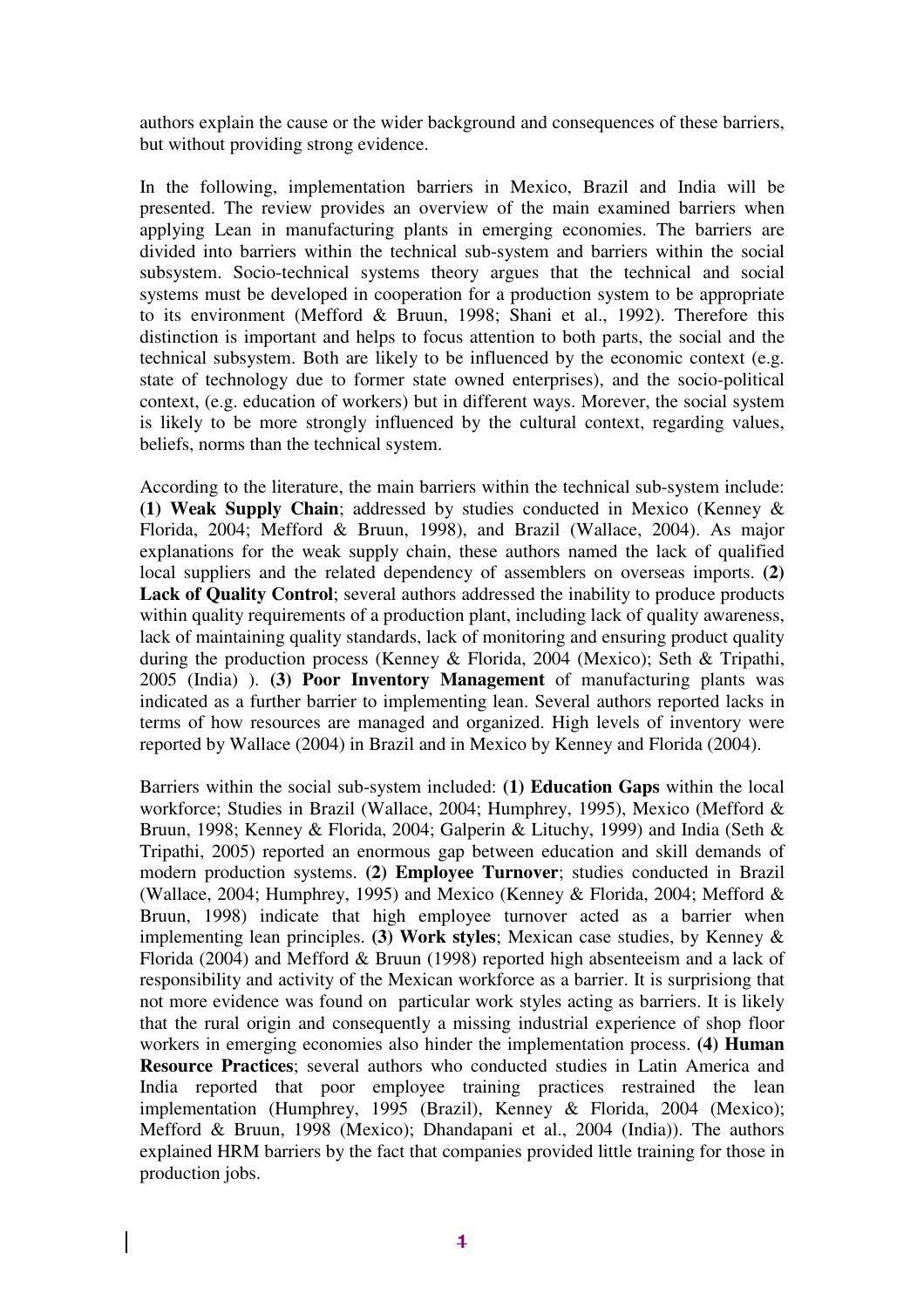The review could provide an overview of the main examined barriers when applying lean manufacturing in emerging economies. At a later stage, the findings will be used for a comparison with implementation barriers within China. It may be possible to categorise barriers which are universally significant for emerging economies and barriers which are China specific.

#### **Transfer of lean manufacturing to China**

In the following, implementation barriers in China are presented. By reviewing publications regarding barriers that different authors indicated, the review provides an overview of the main barriers to applying Lean in manufacturing plants in China. Like in the literature review on lean in emerging economies, the authors did not evaluate many of the mentioned barriers in much detail.

As main barriers within the technical sub-system, the literature on lean in China provided: **(1) Lack of Quality Control**; several authors addressed poor quality control E.g.: Poor quality control (Aoki, 2008), high defect rates and high repair rates (Aminour and Woetzel, 2006; Paolini et. al, 2005), "output-first mentality" (Oliver et al. 1998), underdeveloped operations management (Lee, 2004). The authors explained the lack of quality control by a lack of quality awareness and "relaxed" internal quality standards. **(2) Weak Supply Chain**, the term describes the lack of supplier performance in the form of predictable quality and predictable delivery. A lack of supplier reliability and the dependency of Chinese assemblers on overseas imports was mentioned by Comm & Mathaisel (2005) Taj, (2005), Oliver et al. (1998); Paolini et. al, (2005) and Lee, (2004). **(3) Inadequate Time Planning**, comprising all barriers related to timing. Several authors mentioned that short term orientation, rushed Lean implementation, and a lack of time to refine operations is in contrast with the long term goals of lean production (Comm & Mathaisel, 2005; Chen & Bo, 2008; Aminour & Woetzel, 2006; Oliver et al. 1998; Paolini et. al, 2005; Chin & Pun 2002). **(4) Poor Inventory Management** was mentioned as a barrier to apply lean manufacturing in Chinese plants. Several authors reported waste in the form of high levels of inventory (Aminour & Woetzel, 2006; Comm & Mathaisel, 2005; Taj, 2005, Oliver et al. 1998; Lee, 2004).

As barriers within the social sub-system, the authors named **(1) Interaction Styles**; in particular, the concept of "Guanxi" was addressed. Authors reported that connections between social relationships and business transactions might act as barriers to lean implementation (Oliver et al.,1998; Paolini et. Al., 2005). **(2) Education Gap**; another main barrier mentioned was the education gap of the Chinese workforce. Several authors named a low level of education, missing experience of the workers, a lack of skills in the local management ranks and deficits in internal trainings as major barriers to lean manufacturing (Brown & Rouke, 2007; Aminour & Woetzel, 2006; Oliver et al. 1998; Paolini et. al, 2005; Cin & Pun, 2002; Lee, 2004). **(3) Work Styles**, as part of the workforce characteristics, play a key role in applying lean manufacturing in China. Several authors addressed the lack of self-initiative and little participation of the workers as a barrier (Taj, 2005; Aoki, 2008; Chen & Bo, 2008; Paolini et. al, 2005; Lee, 2004; Chin & Pun, 2002). **(4) High employee turnover**, as a function of the job market, was reported as a barrier. Several authors reported that because of high recruitment costs and extensive employee training, high employee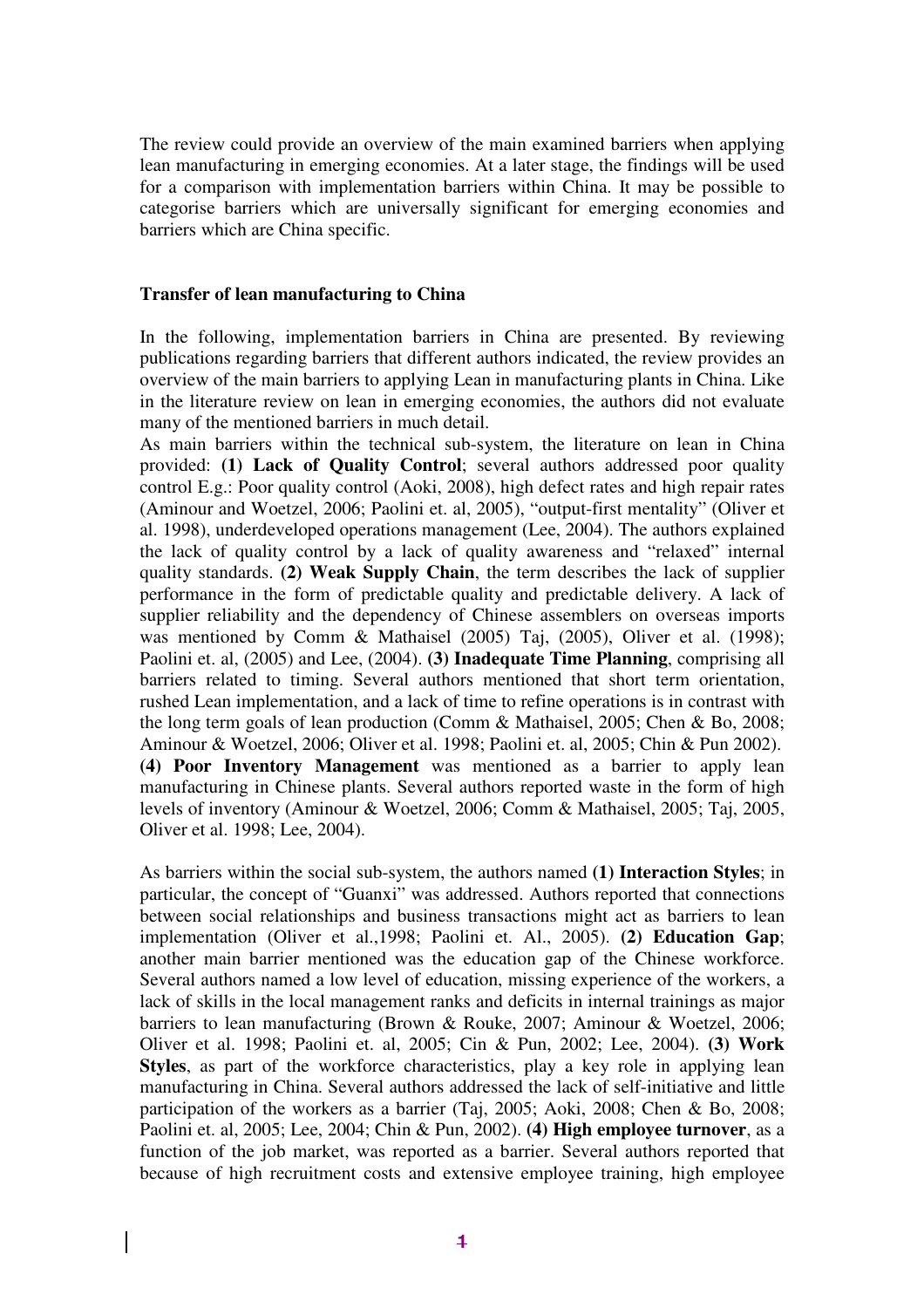turnover is critical for a successful lean implemenation (Brown & Rouke, 2007; Taj, 2005; Aoki, 2008; Aminour & Woetzel, 2006; Paolini et. al, 2005).

The review of lean related research conducted in China could provide an overview of the main examined barriers when applying Lean manufacturing in China. It was possible to categorise the barriers found in China in a similar manner as the barriers in emerging economies. Regarding barriers within the technical sub-system the review found evidence for a weak supply chain, lack of quality control, and poor inventory management time planning for all of these countries.

Regarding the consideration of the social sub-system, the review found that, besides the education gap, employee turnover, work styles, and interaction styles act as a barrier in China. Interaction style is a barrier which was mainly China specific. China specific interaction styles such as the concept Guanxi play a significant role when applying lean in China. The importance of Guanxi-connections for empowerment of individuals and maintaining the relationship of an organisation and the state bureaucracy were mentioned as a barrier only in the context of China.

Hence, most of the barriers found in the literature are significant for emerging economies as well as China. This does not come as a surprise, given the similar economy context factors in China and the emerging economies, such as a turbulent macro environment, low education levels and poor labour. However, based on the small number of publications in this field of research, not enough evidence is found to draw country specific conclusions from the literature.

However, the reasons for the barriers are not necessarily identical in China and the other examined emerging economies. For example, high employee turnover might be generally grounded in multiple job opportunities. However, in China, the movement of workers between the commuter belt and the rural regions in the West might also be a reason. This example shows that the root causes of the barriers might be very different. To impose countermeasures to overcome these barriers, it is important to establish whether barriers can be explained by Chinese context factors.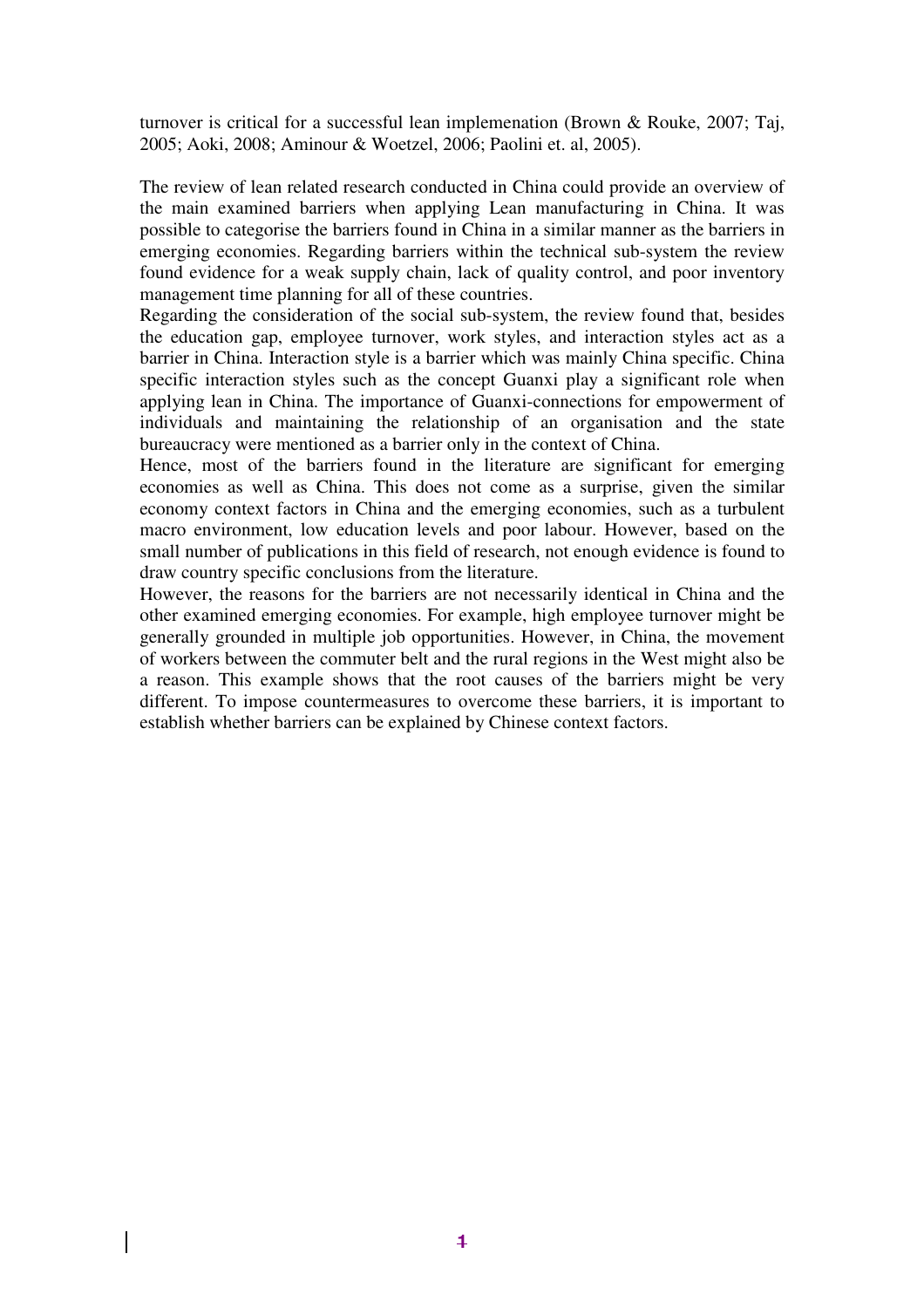## **Methodology**

A case study methodology was used to examine barriers to implementing lean principles in two plants of a German automotive supplier in China. The study also aimed to examine whether implementation barriers can be explained by Chinese context factors. Multiple-case sampling was used to strengthen the confidence of findings (Miles&Hubermann, 1994).

**Research Setting -** The Research site was a German automotive supplier who has been represented in China for several decades and has set up several plants around China. For a number of years, the firm's headquarters has made an intensive effort to implement the company's own lean production system worldwide. Two sample plants were selected. Both plants produce similar electrical components for automobile manufacturers. The seniority and location of the participating plants are different. One plant was set up around ten years ago and is located in an industrial park in Suzhou, near Shanghai. The second plant was set up around five years ago and is located in Changsha, i.e. inside the mainland around 1000 kilometres away from the costal commuter belt of China.

We limited the sample to two partly similar production plants of the same multinational company in order to look at similar production systems (e.g assembly line design, employee numbers) and the similar lean-support by headquarters. By keeping the influence of the product and firm stable, we were able to investigate the influences of the different location and seniority of the plants. The fieldwork showed that the mature plant in Suzhou had well established operations. Based on multiple employment offers of international firms in the area, management spent great effort to strengthen company loyalty and team building to retain the workforce. The plant in Changsha had recently set up new production facilities and was still defining its operations.

**Data Collection Method -** The findings are based on the author's two month long fieldwork trip in China in March to May 2010. In the field research, qualitative interviewing was chosen as the main method of data collection. This was based on the following intents:

- The flexibility given by interviews is in line with the study, where no established conceptual or empirically grounded model could be used.
- Oualitative interviewing enabled the author to not only validate barriers found in the literature review through insider information, but also to reveal additional barriers that were important in the eyes of the participants.
- Semi-structured interviewing enabled the researcher to draw conclusions when participants were not aware of all barriers or certain context factors. Especially when workers did not have detailed lean knowledge to explain barriers, or if Western interviewees were not aware of certain Chinese context factors.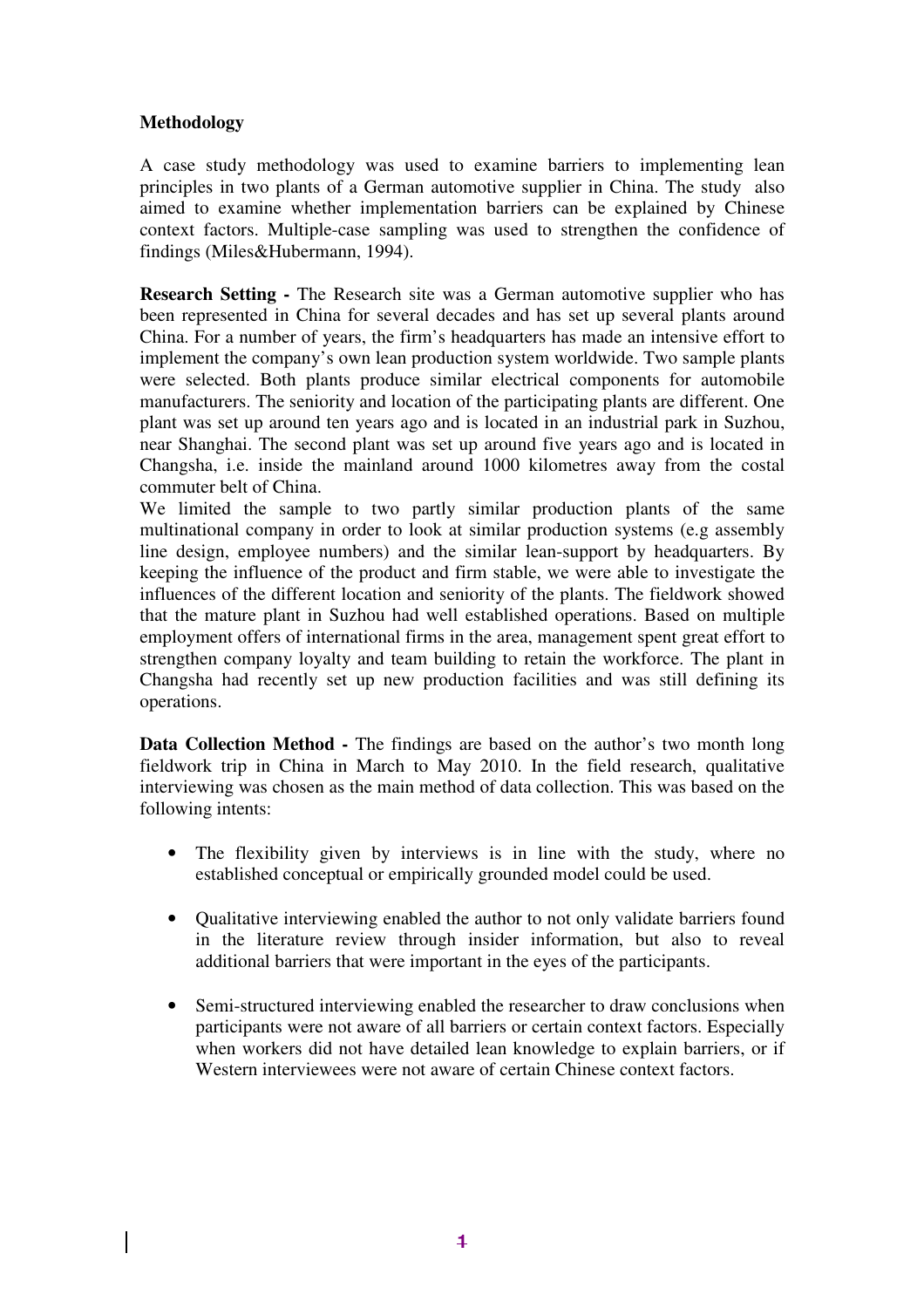**Participants** - During his trip to China, the author conducted 60 semi-structured indepth interviews with 16 Western and 15 Chinese employees in Changsha, and three Western and 26 Chinese employees in Suzhou.

Hierarchical levels included top management (e.g. Plant GMs, heads of plant operations), middle management (e.g.: department heads, line managers), and shop floor employees (e.g.: line leaders, maintenance staff, operators). However, the majority of interviews were conducted with the middle management such as production managers whose work was directly linked to the lean implementation process. Therefore, the majority of interviewees had hands on experience when working with lean principles. The interviews with Chinese participants were conducted in English and those with German employees were conducted in German. The duration of each interview was between 30 and 45 minutes, with an average of 36 minutes.

The interviewees were asked for their own opinion on what the barriers are to implementing the company's own lean production system. In addition, the interviewees were asked if they thought that some barriers are related to the Chinese context.

To assist the researcher, an interview guide was designed which included themes which were likely to emerge. Key words from the guide where brought in when interviewees did not speak about frequently mentioned themes. The guide was continuously adjusted when unexpected themes emerged in subsequent interviews.

**Data Analysis -** The data analysis is based on a cursory review of some selected interviews, important quotes, field notes, and the author's recent fieldwork impressions. From these data, the author summarised the main barriers to lean implementation and linkages of barriers and context factors. The paper presents preliminary results of research trip, a detailed analyses of the interview data will follow at a later stage.

The cursory analysis of the field work findings gave important insights into barriers within the lean implementation process. Findings could be transformed into a broader, preliminary model highlighting implementation barriers in relation to national context factors. This model helps to classify which barriers are country specific. Figure 1 presents the outcome of this process. The model will proceed with the analyses.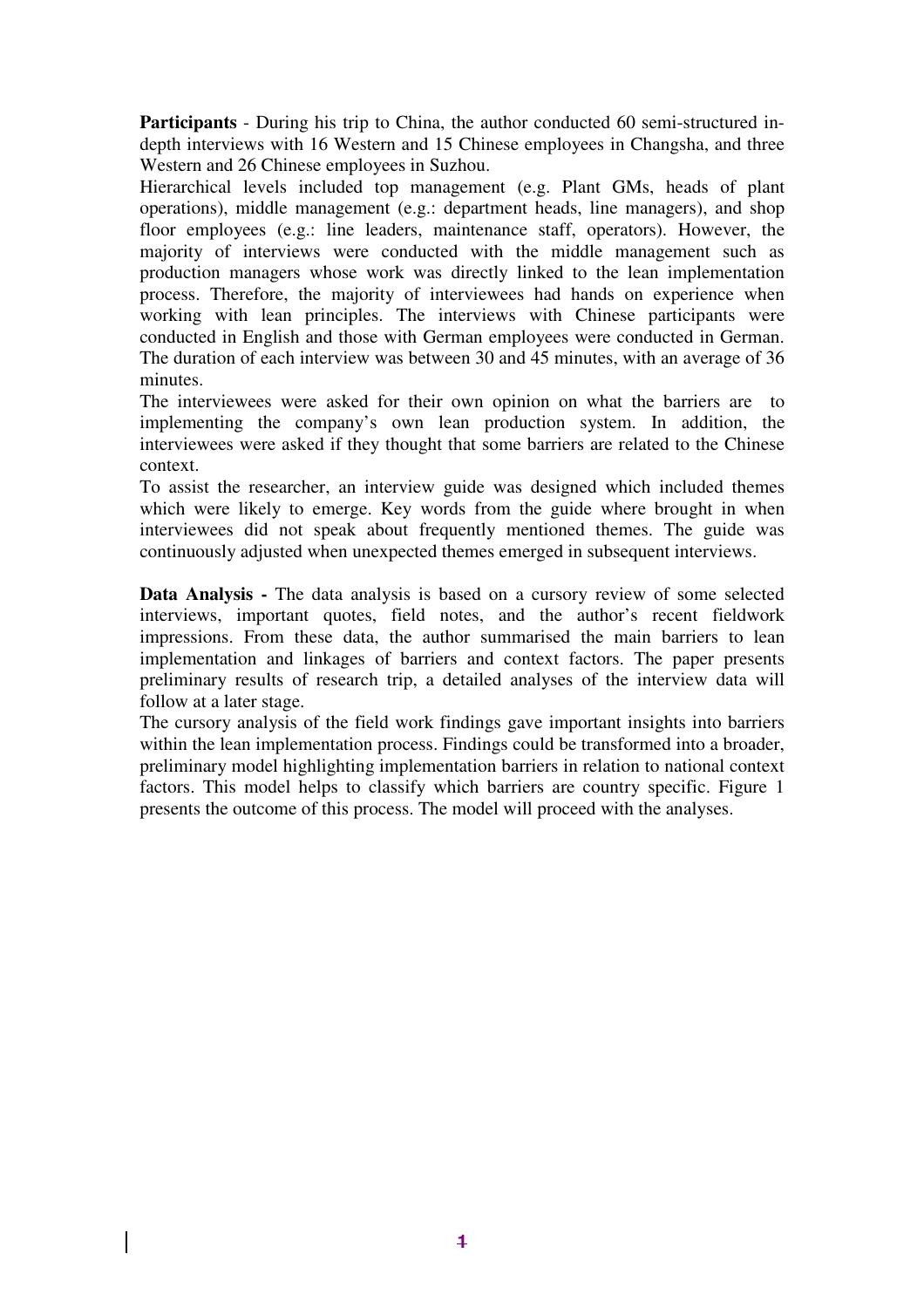## **Lean Implemenation Model - China**

When asking the interviewees about challenges of implementing Lean in China, the interviewees addressed a variety of barriers. The model shown in Figure 1 illustrates the four main barriers and their relationship to context factors.



## **Relation between National Context Factors and Implemenation Barriers**

**Figure 1** 

## **Content of the Lean Implementation Model – China**

### **Employee turnover**

Lean production places high demands on the workforce. People need to see waste and solve problems at the root cause (Liker, 2004). Even shop floor workers need to be able to identify minor quality deviation and urgently decide to stop the production. When the production is stopped, low buffer levels require workers who are able to resolve problems immediately and urgently resume production. Multiple skills, technical know how and experience is needed to apply lean principles like continuous improvement.

For companies in China, highly skilled workers who are able to fulfil these task are difficult to replace. A high training effort and time is needed before new recruits are able to start working within a lean production system. In times of Chinese economic growth and resulting job market opportunities, finding sophisticated labour is a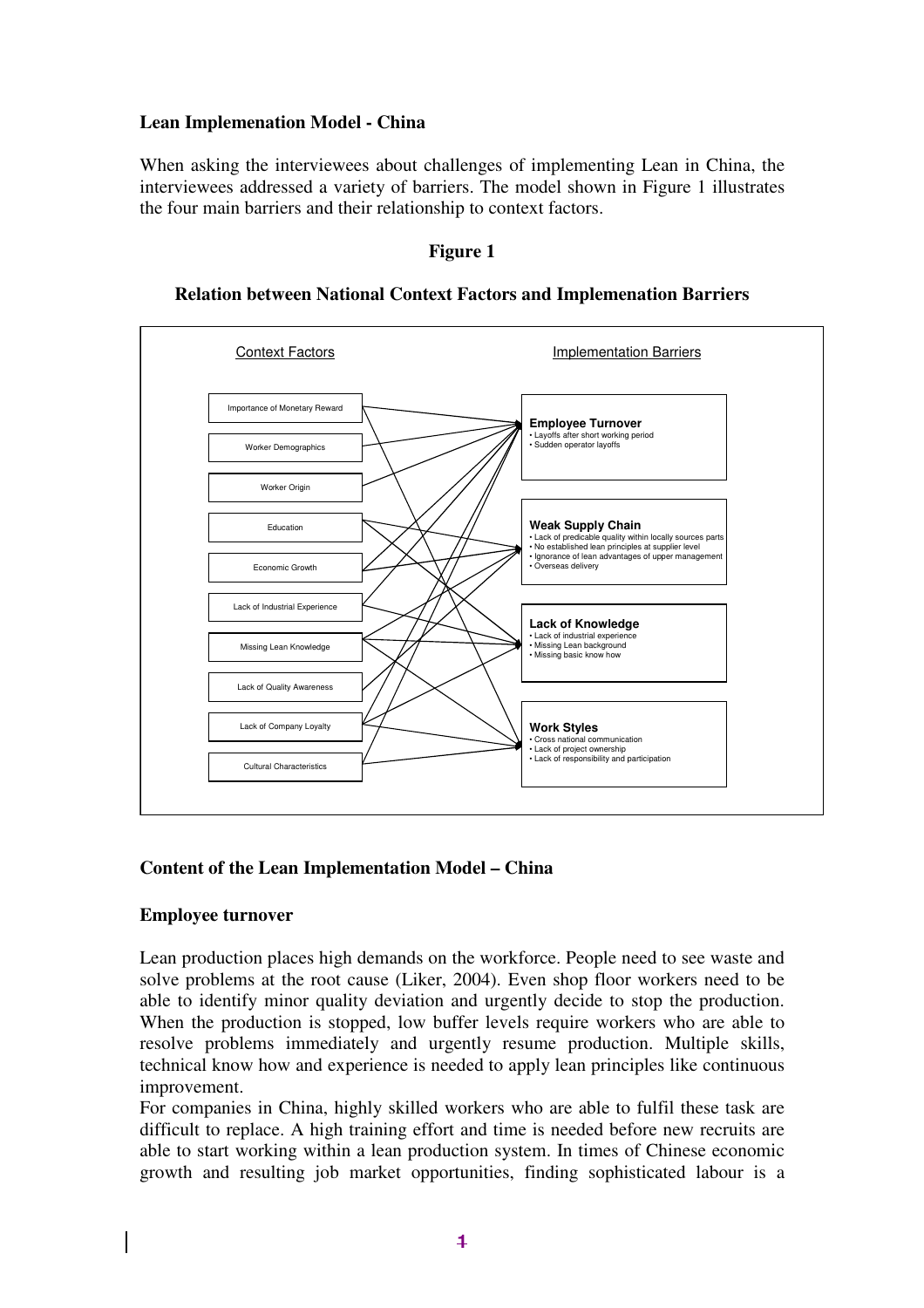challenge for Chinese companies. Therefore, high employee turnover represents a barrier when successfully implementing lean.

High employee turnover was mentioned by the interviewees as a main implementation barrier. The interviewees named several national context factors which explain the high employee turnover and define the phenomena as China specific. As reasons for the operator turnover, several interviewees named worker demographics. Workers in the Chinese assembly lines are generally very young, with no or very little experience with industrial work. When the Chinese operators start their job, they have a limited conception of what work in a modern production system looks like. Several Western interviewees stated that working in an international company is frequently seen only as a stepping stone for Chinese employees, towards a long term career opportunity in another firm. The wrong expectations of working in modern production by the workers causes disappointment. Besides wrong expectations of modern industrial work, wrong expectations of living costs also played a role. Labour movements are also driven by multiple job opportunities for the workers. Based on China's fast economic growth, there is a high competition for skilled workers within the industry. Higher salaries paid in the costal regions attract many employees from the less developed regions. Manager in Changsha were complaining that some Chinese employees considered companies in rural areas as a stepping stone to find a better paid job in costal areas. By contrast, managers in Suzhou complained that after a short term period employees with rural origins leave the company because they are overwhelmed by the high living costs in the costal regions. Especially operators would complain that they were not able to save enough money. As a result, many workers quit their jobs after a short working period, continued looking for other work opportunities or return back to their homes in rural regions.

Several managers reported that the workers' origin also influenced the implementation of lean. The interviewees stated that there was a relation of worker's rural origin, the traditional Chinese festival weeks and an increased employee turnover. The festival weeks are generally used by workers to return to their homes to celebrate with family members. Interviewees of both plants reported that after the festival holidays, a significant amount of operators do not return to their workplaces, without predated notice. According to the participants, the festival activities as well as the journey back home play a major role. Over-crowded trains and buses are used by the employees as a communication pool where the employees get information about other job offers and career opportunities. As a consequence, many employees never return to the same company. The sudden loss of several workers in an assembly line is especially damaging to a production system that relies on small team structures and requires high training efforts for new employees.

The importance of monetary rewards of the workforce is a frequently mentioned context factor which also influenced employee turnover. Chinese and Western interviewees in leading positions frequently mentioned that especially operators, but also management staff's main motivation was "to make quick money" rather than build up long term careers. Monetary rewards as a main motivation within a Lean production system is critical. According to lean principles, every employee should try to eliminate waste on a day by day basis. Consequently, not every minor contribution within the continuous improvement process can be rewarded monetarily. Despite reward systems for improvements, lean production requires a supportive workforce whose operations can be continuously improved. "Making quick money" instead of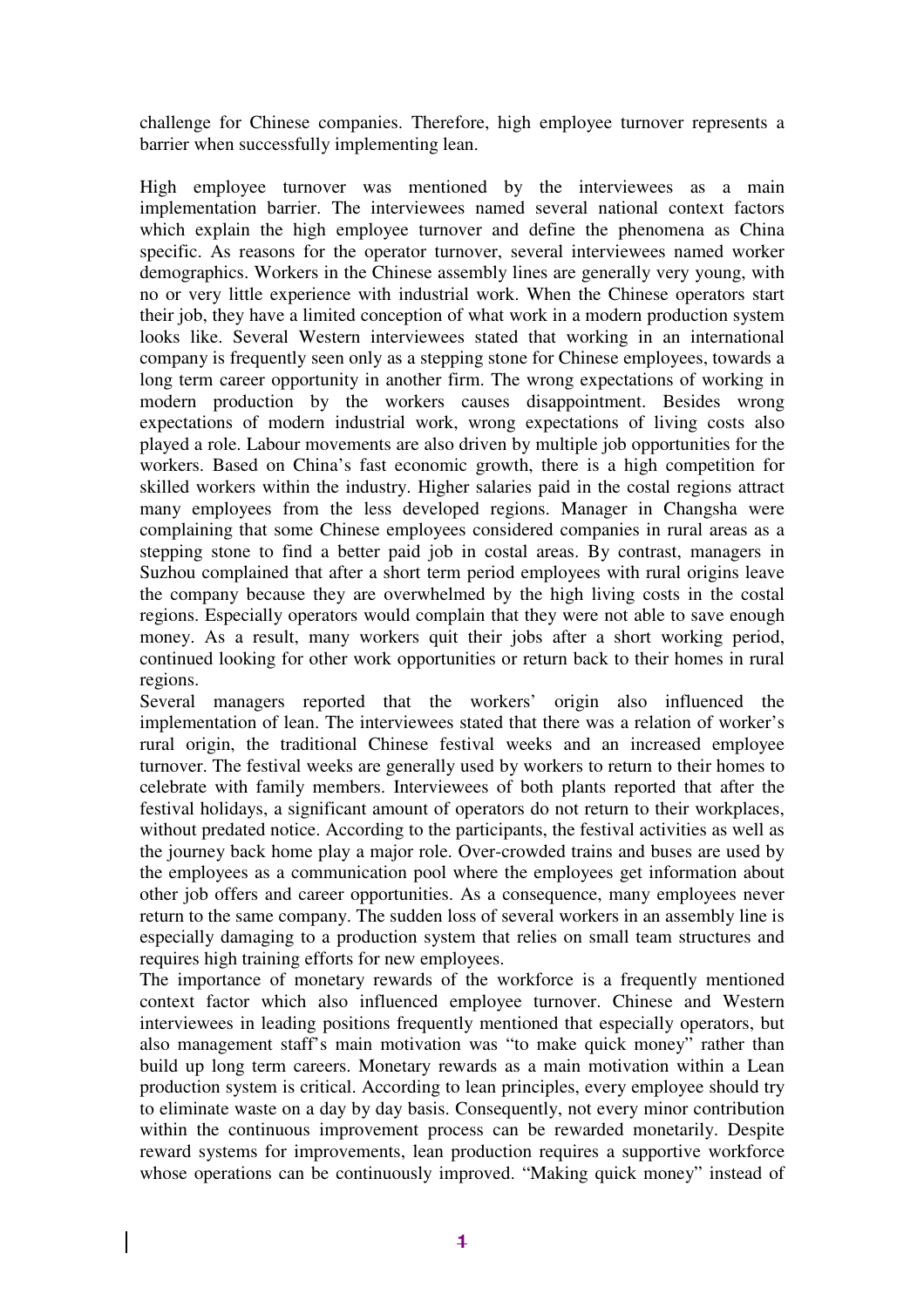building up long term careers was frequently mentioned as an explanation for employee turnover. The participants mentioned that there is a common thought in Chinese society that after a few years time, the job beginner needs to be in a managerial position. According to participants, being a "manager" is seen as important, and if limited career opportunities are given, an employee is willing to leave the company. They mentioned that, if competing firms were paying a salary that is higher by a very few percentages, employees would quit their job and move there, regardless of long term career opportunities or employee benefits of the actual company.

Several Western managers further mentioned the importance of the leader in the Chinese culture would explain certain employee movements. In illustration, they reported that several people of the same department quit their jobs at the same time when the department leader left the company. In both companies, higher managerial positions are still dominated by German expats. Western employees therefore mentioned that there might be a relation between general short term duration of expat managers, and certain employee turnover movements.

### **Weak supply chain**

Based on missing buffers in lean production, defective parts or delayed part deliveries might immediately cause a breakdown of the entire assembly line. A good supplier performance in form of predictable quality and predictable delivery is essential for producing JIT.

Interviewees named a lack of predictable quality within supplier parts as a major barrier. Nearly all participants reported quality problems with the locally sourced parts. The participants explained the lack of supplier performance by most suppliers not applying lean production principles. Chinese suppliers would widely not be aware of advantages of lean. Participants explained this by lack of experience and know how about advantages of modern production systems. An employee who is involved in supplier support stated that it is common that medium sized local suppliers are still managed by the company owner who might not be familiar with lean manufacturing techniques. Internal process engineers from the supplier would struggle to convince the company owner to get resources to redesign the production system. An employee of the purchase department blamed the hierarchical structures and dominant role of the company owner as reasons why lean principles are not applied within the local suppliers.

Several production leaders mentioned that the supplier would not deliver high quality over a long time period. Consequently, a continuous monitoring process of incoming parts of the suppliers would be essential to ensure stable processes. The additional internal quality check represents waste in form of human effort, ware house space and transportation. According to these participants, this hindered the element of JIT in particular.

These participants explained quality deviations on the supplier side by a lack of quality control processes. In spite of cooperation and internal support, the Chinese suppliers were widely not able to produce according to Western quality standards. It was frequently mentioned that a short time after a quality audit, the supplier part quality dropped again. Some participants blamed the over-eager focus on benefits by the Chinese supplier as a reason for such variable quality. Others explained that the suppliers were simply not used to high quality requirements of Western firms.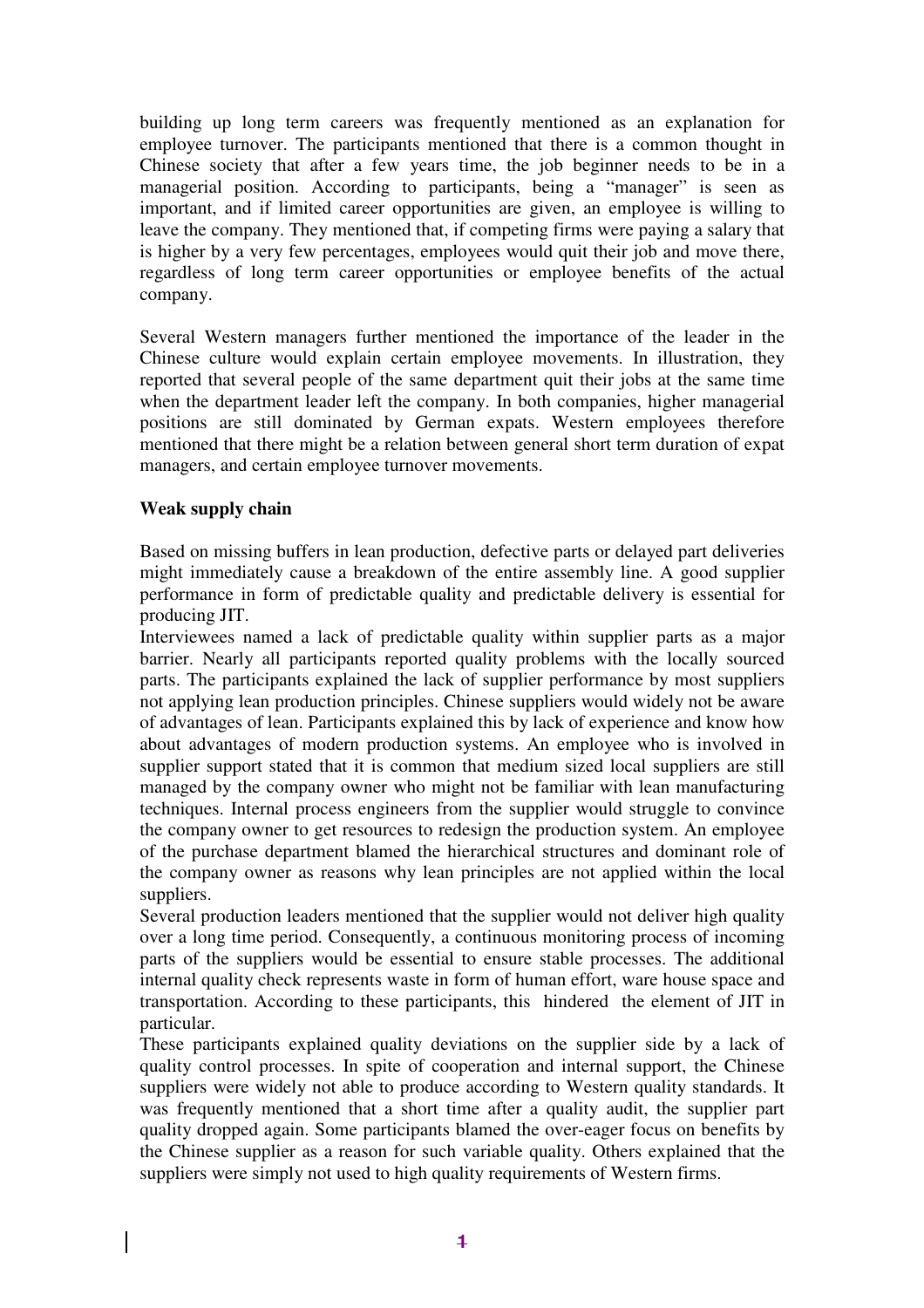Based on the lack of local supplier reliability, the Chinese plants still depended on some key assembly parts or machinery spare parts from Western suppliers. Overseas delivery and additional costs and reduce flexibility because parts can not be delivered JIT. Additional warehouse space is required and orders need to be placed in advance. This hinders the continuous flow of parts and therefore represents a barrier.

Participants mentioned additionally that there were delays in the custom clearance procedures. Some interviewees who were responsible for overseas delivery stated that Guanxi had a major impact on how quick parts get released from the customs. Participants mentioned that strict anti-corruption guidelines within the Western firm would make it hard to built up Guanxi relation with authorities.

### **Knowledge gaps**

Knowledge gaps within the work force were named as a further main implementation barrier. The analysis showed that knowledge gaps included a lack of lean specific knowledge, basic know how, lack of practical know how, and a lack of experience.

Lean production is a complex system. Getting an understanding of the interactions between different lean elements and benefits requires detailed lean specific knowledge. For example, using small buffers aim that problems become immediately visible. Workers need to stop the production to resolve problems immediately and urgently. The pressure put on the workers help to solve problems without delay and brings stability to the production. To contribute to the successful implementation, blue and white workers need to understand these interrelations of the lean elements which first might seem contradictory.

Managers generally stated that most of their employees did not have any basic knowledge about lean production when they entered the company. Moreover, university graduates of engineering courses would have a very limited background in lean manufacturing. Interviewees indicated that missing understanding of lean principles would lead to problems. One production managers named as an example that shop floor workers continued working and piling up the produced parts when a workstation further downstream needed to stop because of a problem. Creating buffers of unfinished products does not accord with one-piece-flow principles. The manager reported about errors when production continued and work steps were accidently skipped.

Managers stated that to overcome the knowledge gap by offering training courses is also difficult. Beside the high training costs, employee movement was regarded as a reason. Some managers refused to send employees for training purposes to plants to Europe. They explained that they experienced in the past that the employees would leave the company after the stay. International experience is still seen as a bonus in the Chinese industry and increases the career options.

As another barrier, participants in leading positions mentioned that in their opinion, Chinese employees had difficulties to transfer theoretical knowledge into practice. Western managers stated that Chinese white collar workers lacked hands-on experience. They reported difficulties to solve minor technical problems and missed what they called "eyes to detect waste". The interviewees widely explained missing practical experience by differences in the education systems between West and East. They explained that in Western education, students were more used to applying the taught knowledge. Others related it to the wider educational background. Missing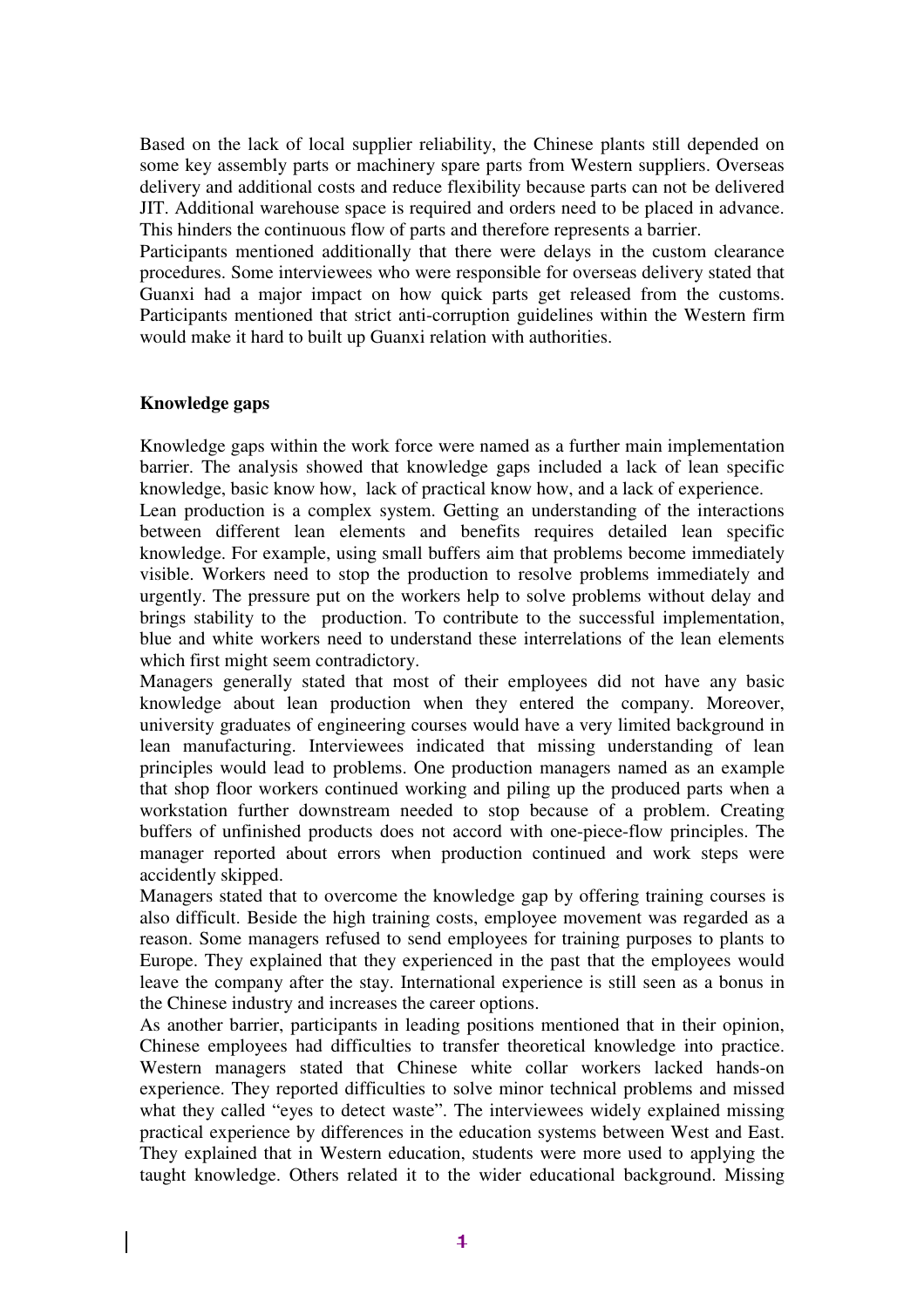hands-on experience was seen by Western engineers as a barrier when applying problem solving and small improvements projects.

Especially at operator level, the lack of knowledge and know how was mentioned as a restricting factor. Lean specific knowledge was barley available at operator level. As a consequence, most improvements were suggested and implemented by white workers. Interviewees attributed this to most operators' aforementioned limited previous industrial experience. They stated that a lack of very basic knowledge of modern production methods would make it hard to apply continuous improvement "bottomup". Several engineers reported that benefits of the lean principle "quick changeover" would not pay off in China. They stated that stable processes which were taken from assembly lines in Germany would be difficult to implement in China. Several engineers reported examples where careless handling of clamping jaws during the change-over process lead to damages. The result was serious quality problems in the production.

## **Work styles**

Work styles which acted as barriers included the a lack of self-initiative, participation and difficulties in cross national communication. The sense of urgency within the lean production system is based on small buffers requires responses to problems. Workers need to show active participation to resolve problems immediately and urgently to continue production.

Western department managers stated that their Chinese subordinates lacked project ownership and independence. They complained that line leaders and operators did not feel responsible for their assembly lines. They explained that this would cause major difficulties when applying continuous improvement. Improvement tools like 5S-Housekeeping was seen by their Chinese subordinates as an extra burden and was not applied adequately. They stated that every employee working within the production directly or indirectly needed to feel responsible and to actively participate in continuous improvement. A process engineer stated that because of missing participation of operators, inefficient handling of operations could not be improved to a satisfactory level. White collar workers would rely on the operators' participation to get their first-hand knowledge of the assembly process. However, besides the operator level, a lack of commitment within the Chinese middle management was also mentioned. Western managers related the lack of commitment to missing company loyalty and focus on monetary rewards. Some attributed this to the wider historical background and explained it by influences of the former communistic state system. In their opinion, Chinese employees lacked company loyalty and project ownership because of the collectivistic past.

As another work style difficulty, Western and Chinese managers stated that a lack cross national communication lead to difficulties. Several Western managers reported that they felt isolated and did not get interdepartmental information in time. They reported that a lack of communication would restrict lean success. In lean production, workers and managers constantly have to learn new methods and variations of old methods through actual practice on the shop floor. these participants stated that missing communication restricted "best practice" to spread throughout the plant. Most Western managers named the Chinese indirect style of communication, i.e.: Responsiveness of trouble shootings, as a reason for difficulties in cross national communication.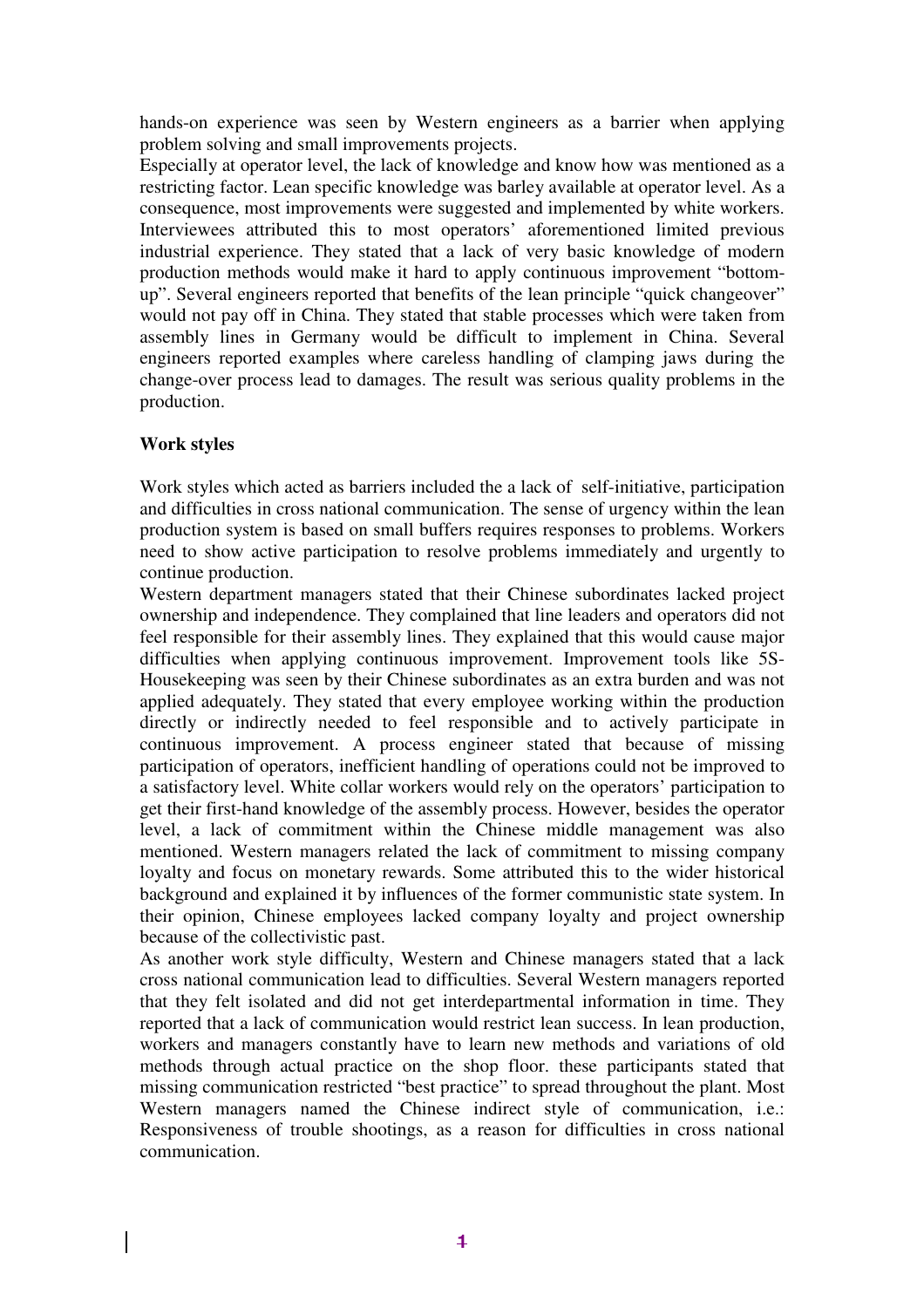#### **Summary and Discussion**

This paper has presented a preliminary model of the main barriers to implementing Lean in China found in this study. Drawing upon the experiences of Chinese and Western employees in China, a 'Lean success model' is developed that illustrates the relationships between implementation barriers and Chinese context factors.

The analyses identified four main implementation barriers: (1) Employee turnover, (2) Weak supply chain, (3) Knowledge gaps, and (4) Work styles. All barriers influenced the success of lean. All four barriers are also found in the literature survey which considered publications on lean manufacturing within the Chinese manufacturing industry such as automotive-, electronic-, telecommunication-, computer-, and textile industry. The study thus strengthens the formerly weak empirical evidence of these implementation barriers. Moreover, it demonstrates that previous findings and suggestions are transferable to the organisational context of this study, a German automotive supplier producing electronic components in Changsha and Suzhou.

Nevertheless, there are some differences to previous research. Whilst most of the literature explained employee turnover as a result of multiple job opportunities, this study highlights that besides the job market, demographic characteristics of the Chinese workforce play a significant role. Regarding the barrier 'weak supply chain', the findings supported the explanations of the literature that most suppliers do not apply lean production principles. This study explained additionally that continuous monitoring processes of incoming supplier parts are essential for avoiding defects, and this form of waste would be especially critical for JIT principles.

In line with the literature, the study could also allocate that Guanxi plays a role in the supply chain. The findings showed that Guanxi had a major impact on the relationship between customer and supplier as well as how quickly overseas parts get released from the customs. These informal structures make individual empowerment difficult. The 'knowledge gap' barrier has been named as a major barrier in the literature on lean implementation in China before. However, the study could additionally illustrate a direct relationship between missing lean knowledge and errors in the production. Moreover, it also showed that there is a relation between high employee turnover and the knowledge gap, because managers refused to give employees additional training because of the high turnover levels.

Regarding work styles, the study addressed a lack of initiative and little participation of workers as implementation barriers. Continuous improvement tools were not applied satisfactorily, because workers considered these programs as extra burden and resisted it. Additionally, the study demonstrated that a lack of cross national communication acts as a barrier when promoting "best practice" improvements within the company.

As additional implementation barriers, the literature review identified: (1) inadequate time planning, (2) poor inventory management, and (3) interaction styles. Based on the cursory nature of the analysis, it appears that these barriers found in the literature will also emerge during further analyses of the data set.

Despite the number of barriers found in the literature, previous studies on lean implementation in emerging economies and China are lacking of detailed descriptions and evaluations of the barriers, and did not relate barriers to context factors. By contrast, the interviews in the current investigation delivered great detail about barriers and their possible relation to context factors. The qualitative research approach allowed to explain barriers by causes within the wider country context, and consequences of these barriers. Moreover, the study showed that the lean success is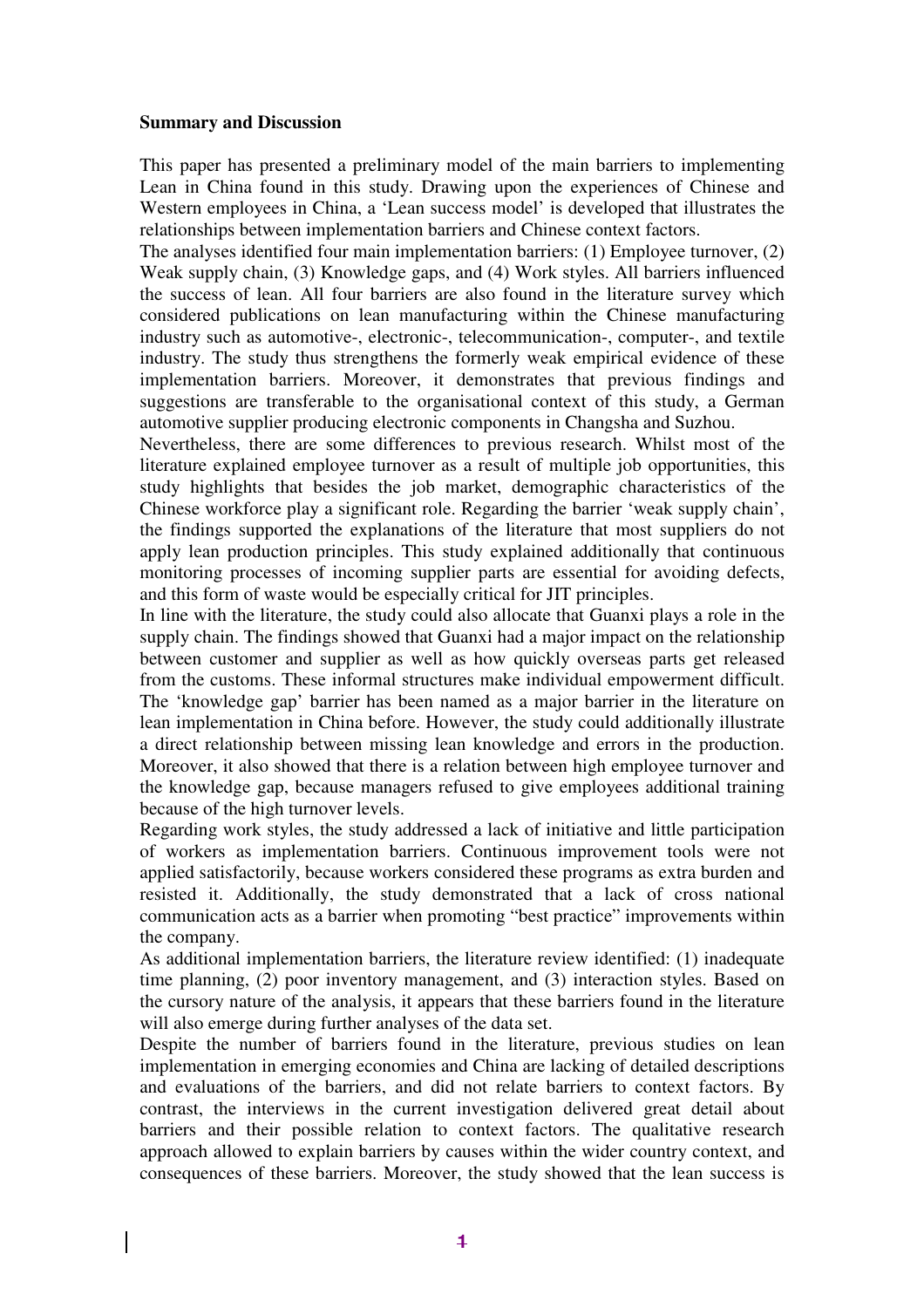linked to socio-political events which are not directly obvious, such as the relation of traditional festival weeks and increased employee turnover or cultural factors such as hierarchical patterns within the supplier's management, and a weak supply chain.

The interviewees highlighted that social factors play an important role when implementing lean in China, and that these social factors are related to national context factors. To consider the social system and its national context factors when implementing technical systems like lean production is in line with sociotechnical systems theory. Sociotechnical systems theory argues that the social and the technical systems must be developed jointly for a production system to be appropriate in its environment (Shani et. al, 1992). This is particularly relevant when implementing a production system in a country like China where massive cultural, socio-political and economic differences to the Western world exist.

In line with the socio-technical systems view, the findings of the present inquiry suggest that it is possible to implement lean production systems successfully in China, if companies use sociotechnical systems application when implementing lean. This means that they have to take into account not only the technical side of lean, but also the influence of social components on the functioning and success of the technical components of lean. Lean is thereby regarded as a socio-technical system. Moreover, companies have to take into account the context factors that determine the social components, in particular cultural, socio-political and economic differences.

This study demonstrates that the success of lean production is driven by local workers and employees. They will be the ones who can possibly come up with improvements which are likely to be appropriate for the particular social and cultural environment of the plant. To consider country specific knowledge, worker origins and Chinese work styles might help to adapt the technical system to the local social system. For example, the technical component of waste elimination can only be implemented successfully when also considering the social component. Computer based value stream analysis might help to detect major sources of waste. However, to continuously improve the production, workers need to be motivated and trained to see waste and solve problems on a day by day base. This again requires companies to consider the social components of lean production. Moreover, a lack of supplier performance might be based on defects in internal operations of the suppliers. However, social components such as a close relationships to the Chinese company owner can also play an important role in China.

The increasing number of examples of modern manufacturing plants in China proves that lean manufacturing can be transferred to China. Perhaps in the future, adjustment to local conditions will increase the effectiveness of these productions systems. In the future, lean systems in China may have a couple of specific advantages over other developing and industrialized. First, the missing industrial experience of workers from rural areas could also be an advantage. Based on the missing industrial experience of the workforce, managers do not have to overcome entrenched attitudes resulting of many decades of operating under the paradigm of mass production. Principles like single piece flow and minimizing of inventory levels might be principles that are easier to implement than in the West. Second, China with the world's biggest automotive market attracts many Western firms to set up manufacturing plants. It is likely that the Western companies put up the most modern production facilities and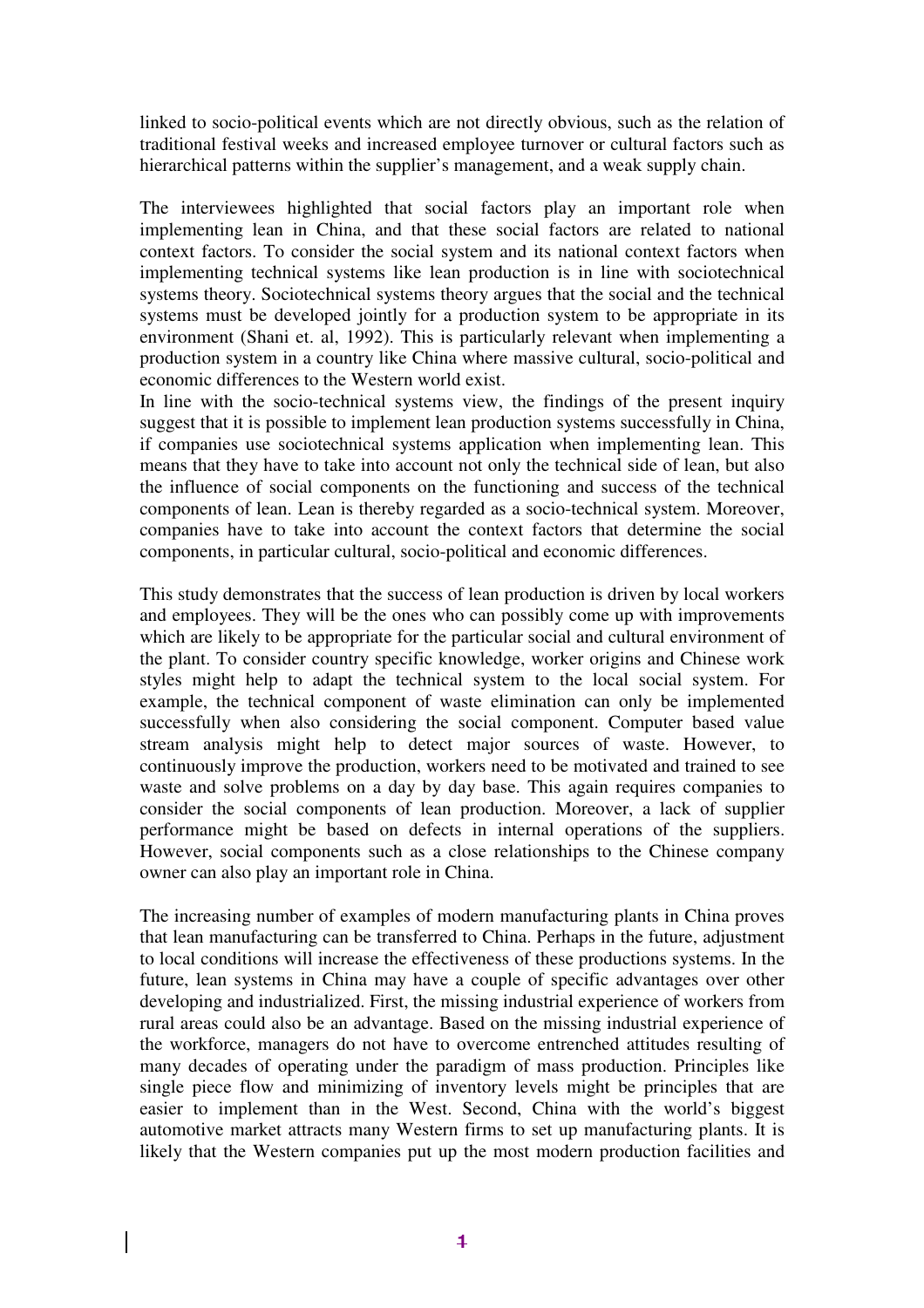put a lot of effort into implementing lean principles in their new plants, and may manage to adapt to the country-specific social environment.

If the goal is to implement lean production successfully in Chinese firms, the model suggests that national context factors have to be considered. To make employees aware of another nation's cultural context, intercultural training for foreign managers and local employees might help to adjust to the other nation's cultural context. Offering additional training and workshops to shop floor workers may help strengthen their understanding of lean principles and help in achieving effective "bottom up" improvements. High turnover was found to be a central barrier to lean success. Turnover may, however, be tackled by appropriate HRM measures, for example by offering long term work contracts and attractive pensions, convincing Chinese employees to see Western companies as a long term career opportunity. This will require extra resources and cause additional costs. However, if barriers will be overcome and lean production is successfully implemented, these additional costs will be paid off.

As with any research project, this study has its limitations. Due to the field study approach, the researcher's predispositions and bias may have influenced the research findings. The research, however, attempted to reflect the interviewees' intentions as precise as possible by allowing them to focus on topics which they regarded as most important, and by remaining open to new themes. In addition, it needs to be considered that the paper represents pre-results of the author's recent field work trip to China. The findings are based on selected interviews, field notes, and the author's recent fieldwork impressions. They should not be interpreted as findings analysed indepth from the entire data set. At this stage, the "Lean Implemenation Model" should be interpreted as a first draft in order to give a comprehensive compilation of barriers found in China. The detailed analyses of the interview data at a later stage will show whether certain barriers can be explained directly by certain Chinese context factors. As further steps of the research, the full data set will be analysed. All main implementation barriers and important context factors will be extracted from the interview data. The findings will be used to refine the theoretical model.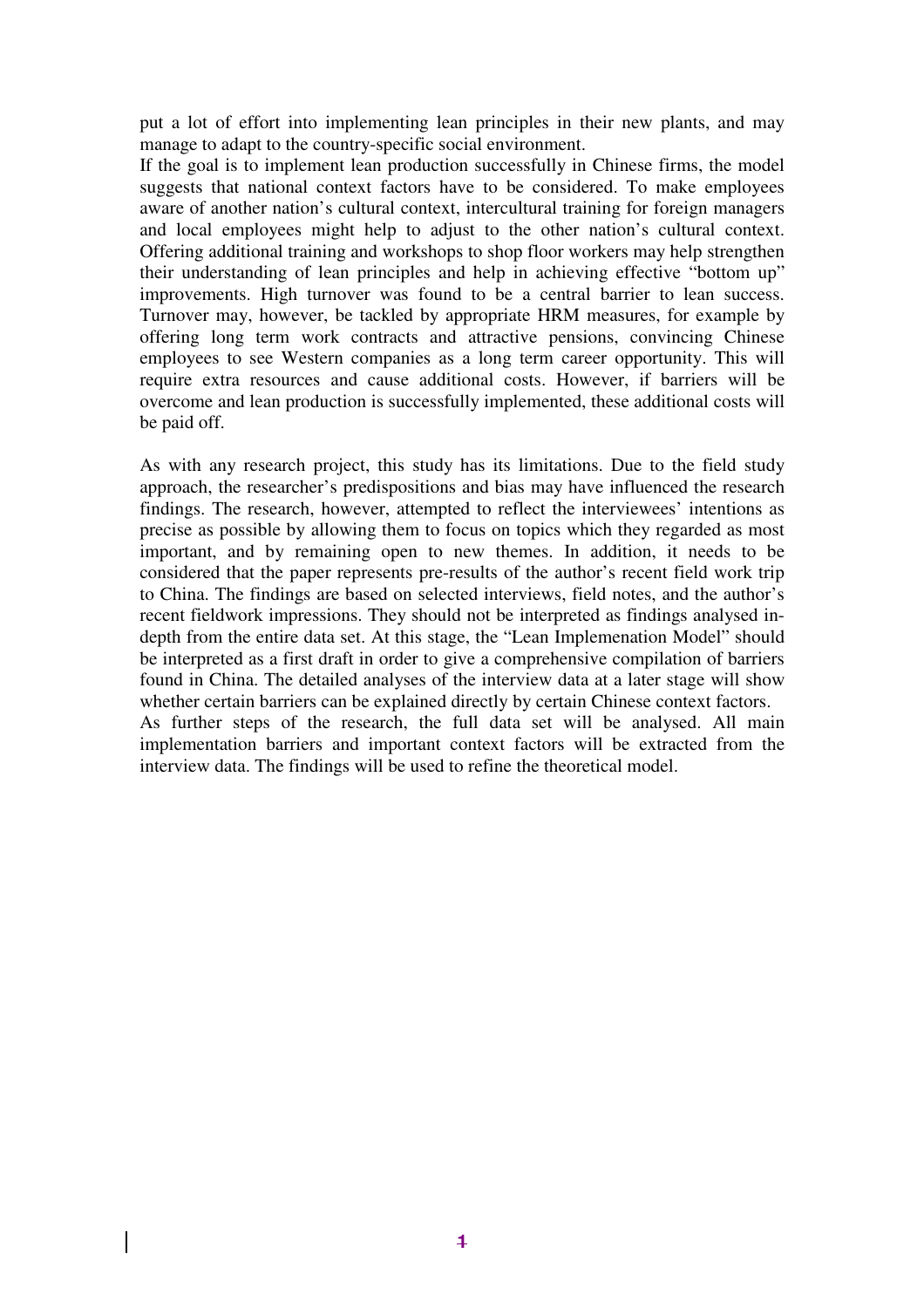#### **References**

Adler, P., & Cole, R. (2000). Designed for learning: A tale of two auto plants. *Technology, Organizations and Innovation: Critical Perspectives on Business and Management,* , 1230.

Aminpour, S., & Woetzel, J. R. (2006). Applying lean manufacturing in china. *McKinsey Quarterly, 2*(I), 106.

Aoki, K. (2008). Transferring japanese kaizen activities to overseas plants in china. *International Journal of Operations and Production Management, 28*(6), 518-539.

Askin, R. G., & Goldberg, J. B. (2002). *Design and analysis of lean production systems* Wiley.

- Berengueres, J. (2007). *The toyota production system re-contextualized* Lulu Enterprises Uk Ltd.
- Brown, G., & O'Rourke, D. (2007). Lean manufacturing comes to china. *International Journal on Occupation and Environmental Health, 13*
- Brown, G. D., & CIH, D. O. R. (2008). Lean manufacturing comes to china: A case study of its impact on workplace health and safety. *International Journal of Occupational and Environmental Health, 13*(3)
- Chin, K. S., & Pun, K. F. (2002). A proposed framework for implementing TQM in chinese organizations. *International Journal of Quality and Reliability Management, 19*(3), 272-294.
- Comm, C. L., & Mathaisel, D. F. X. (2005). An exploratory analysis in applying lean manufacturing to a labor-intensive industry in china. *Asia Pacific Journal of Marketing and Logistics, 17*(4), 63-80.
- Dhandapani, V., Potter, A., & Naim, M. (2004). Applying lean thinking: A case study of an indian steel plant. *International Journal of Logistics, 7*(3), 239-250.
- Galperin, B. L., & Lituchy, T. R. (1999). The implementation of total quality management in canada and mexico: A case study. *International Business Review, 8*(3), 323-349.
- Humphrey, J. (1995). The adoption of japanese management techniques in brazilian industry. *JOURNAL OF MANAGEMENT STUDIES-OXFORD-, 32*, 767-767.
- Kenney, M., & Florida, R. (1994). Japanese maquiladoras: Production organization and global commodity chains. *World Development, 22*(1), 27-44.
- Lee, C. Y. (2004). Perception and development of total quality management in small manufacturers: An exploratory study in china. *Journal of Small Business Management, 42*(1), 102-116.
- Lee, C. Y. (2004). TQM in small manufacturers: An exploratory study in china. *International Journal of Quality and Reliability Management, 21*(2), 175-197.
- Liker, J. K. (2004). *The toyota way: 14 management principles from the world's greatest manufacturer* McGraw-Hill Professional.
- Mefford, R. N., & Bruun, P. (1998). Transferring world class production to developing countries: A strategic model. *International Journal of Production Economics, 56*, 433-450.
- Miles, M. B., & Huberman, A. M. (1994). *Qualitative data analysis: An expanded sourcebook* Sage Pubns.